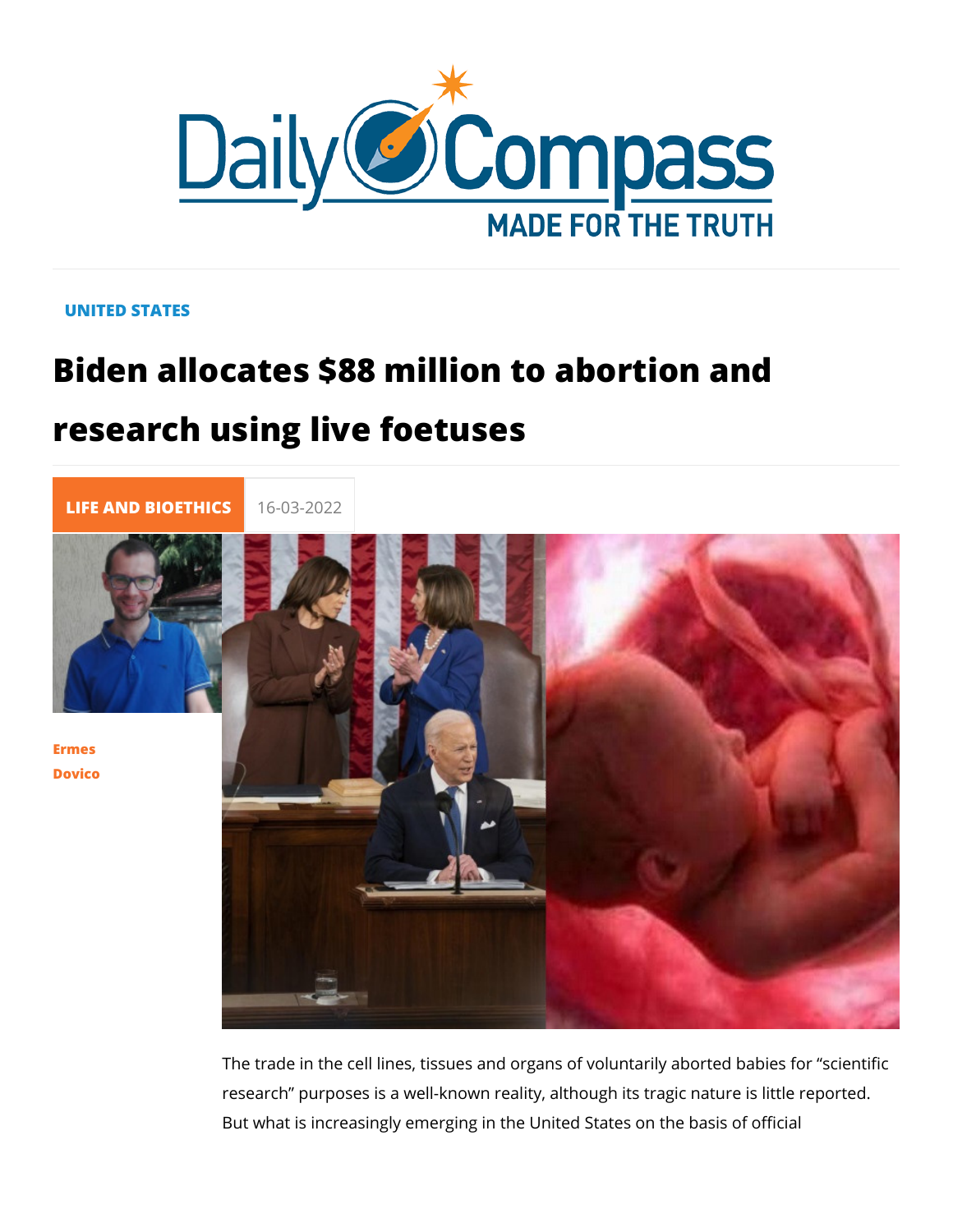documents, as well as the opinions of various experts, is the possible that organizations are possible that  $\frac{1}{2}$ usually obtained from babies who are still alive at the time of this research is financed with public money.

The pro-life front has been looking at this issue with the tostern August 2021, the 252 pages of new documents from the US Department of Health (Health Controller Mediation Health Controller Mediation Health (Health Controller Mediation Health (Health Controller Mediation Health (Health C have been added, which the Center for Medical Progress - legally Watch btain of dilowing a lawsuit filed against the HHS after it failed previous Freedom of Information Act request.

Through its analysis of the said the  $2C$  pages for Medical Progres discovered that in 2015, the University of Pittsburgh submitted requesting over \$3.2 million in federal funds on a five-year ba had received at least  $$2.7$  million), with the goal of expanding tissue collection and thus becoming a true hub of tissue and o babies of gestational age 6-42 weeks. In particular, the Unive emphasised recording the warm ischemic time on our samples keep it at a minimum to ensure the highest quality biological s

This suggests, as CMP notes, that the time between abortion and harvesting is miniAmabpinion confirmed by many professionals. Ronna Jurow, a gynaecologist who defines herself as pro-choid Planned Parenthood; Jurow, on the basis of statements in the draft and subsequent statements by one of its spokesmeNewDav that there s no question that the foetus would be alive during Kathi Aultman, a former abortionist and now pro-life gynaecolo the words on ischaemic time, the baby s going to have to be b immediately prior to delivery . Another doctor, Christina Fran American Association of Pro-Life Gynecologists, argues: If it after tissue collection, that means that the baby is still alive harvesting the tissue . A barbarity that Francis likens to the p [Kermit Go](https://www.nbcphiladelphia.com/local/gosnell-murder-deliberations-stretch-into-10th-day/2143888/)snell .

More than 90 Republican members of payeer is agme[ent](https://www.cruz.senate.gov/imo/media/doc/Letters/20210922_UniversityofPittsburghLetter.pdf) to reduced 21 September 2021, asking the relevant authorities to investigate used in research at the University of Pittsburgh, in particular have been extracted from babies born alive - after an induced extraction was the cause of death .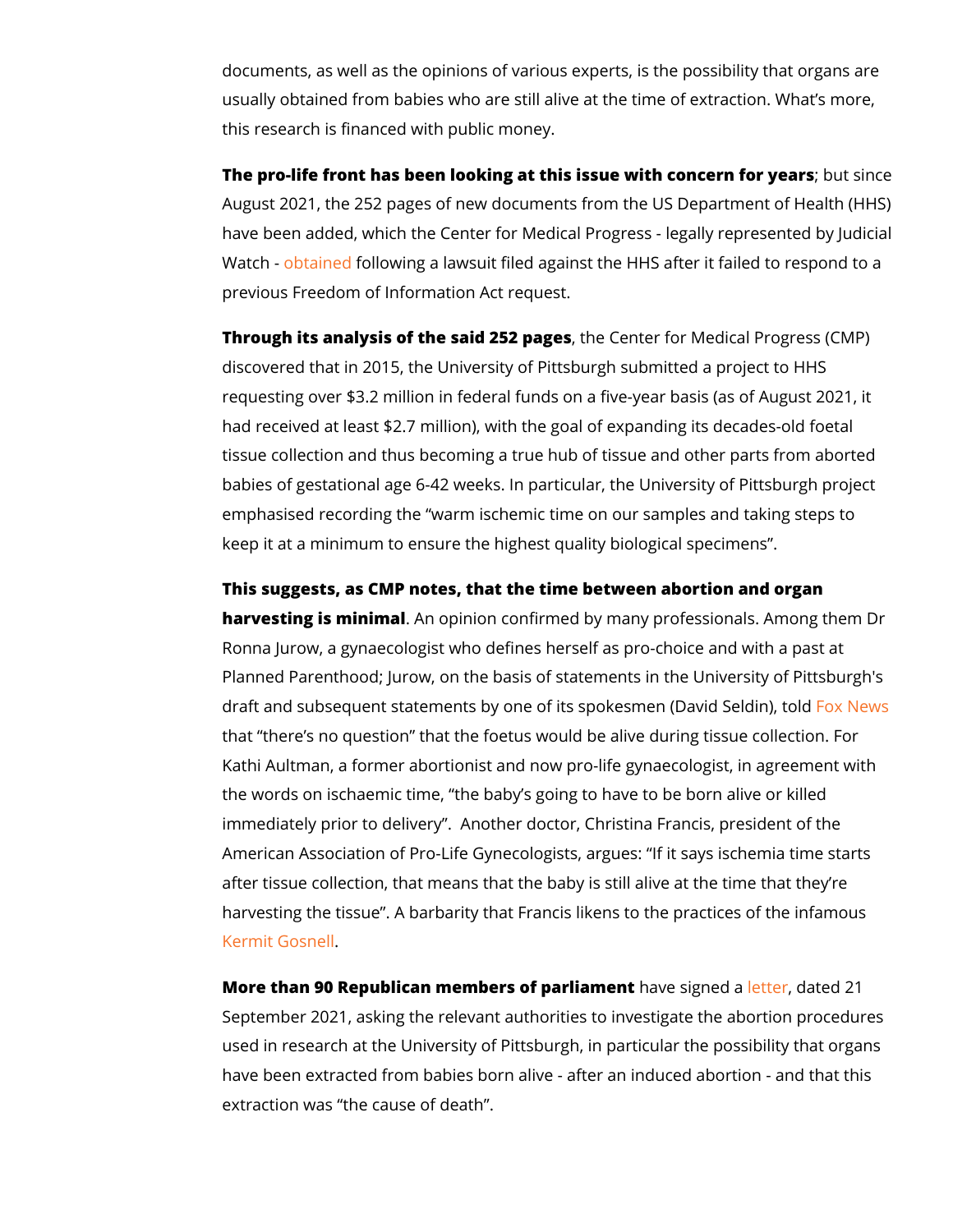Experiments of this atkind University of Pittsburgh have almost history, as CMP founder Daevidal Dean blent the work of Dr Davenport Hooker, who actually filmed his experiments in the 1930s to 1 of babies aborted alive until they died the films are available

The University of Pitths absurtgried to extricate itself by [leg](https://humancelltissueresearch.pitt.edu/sites/default/files/Regulatory Assessment of Human Fetal Tissue Research (00877347-2)[4].PDF)en Imission [revie](https://humancelltissueresearch.pitt.edu/sites/default/files/Regulatory Assessment of Human Fetal Tissue Research (00877347-2)[4].PDF)wf its practices from the firm Hyman, Phelps and McNama hand concludes that the university's activities on research in are in compliance with the law, but on the other hand warns th limited to areas where the university itself has direct responsi not cover clinical decision-making or the provision of msedical !], by individuals serving in their capacity as University of Pit (UPMC) employees, a private entity that does not depend on t which it derives its name.

Clearly, therefore, the question remHains  $\Theta$  . There is a murky connection: Planned Parenthood s abortion providers are on s Pittsburgh and perform abortions at UPMC to obtain fetuses fo experiments, says Daleiden, who is known to have documente and selling of aborted baby parts in recent years. Moreover, for law is not synonymous with morality: the fact that induced abo does not eliminate the sin, nor the ethical problems - albeit w responsibility - of its 'fruits'.

In this regard, it should be remembered that with the Biden pr has been a rev**ef**stahle policies adopte<mark>dnbAypTrlu @ Op Be</mark> HHS reverse the decision of two years earlier to make the granting of funds foetal tissue subject to the evaluation of an ethics committee.

In additions reconstructed rly February by White Coat Waste, a opposes animal testing, the National Institutes of Health (NIH) on foetal human tissue research this year. Of that, \$27 million allocated to ongoing research, with 80% (\$21.6 million) coming headed by Anthony Fauci, the National Institute of Allergy and (NIAID). Among the experiments is the transplantation of orga mice. In particular, in one of Fauci's NIAID-funded experiment Carolina at Chapel Hill, mice were implanted with minced pied liver and thymus to make their bodies mimic the human immune